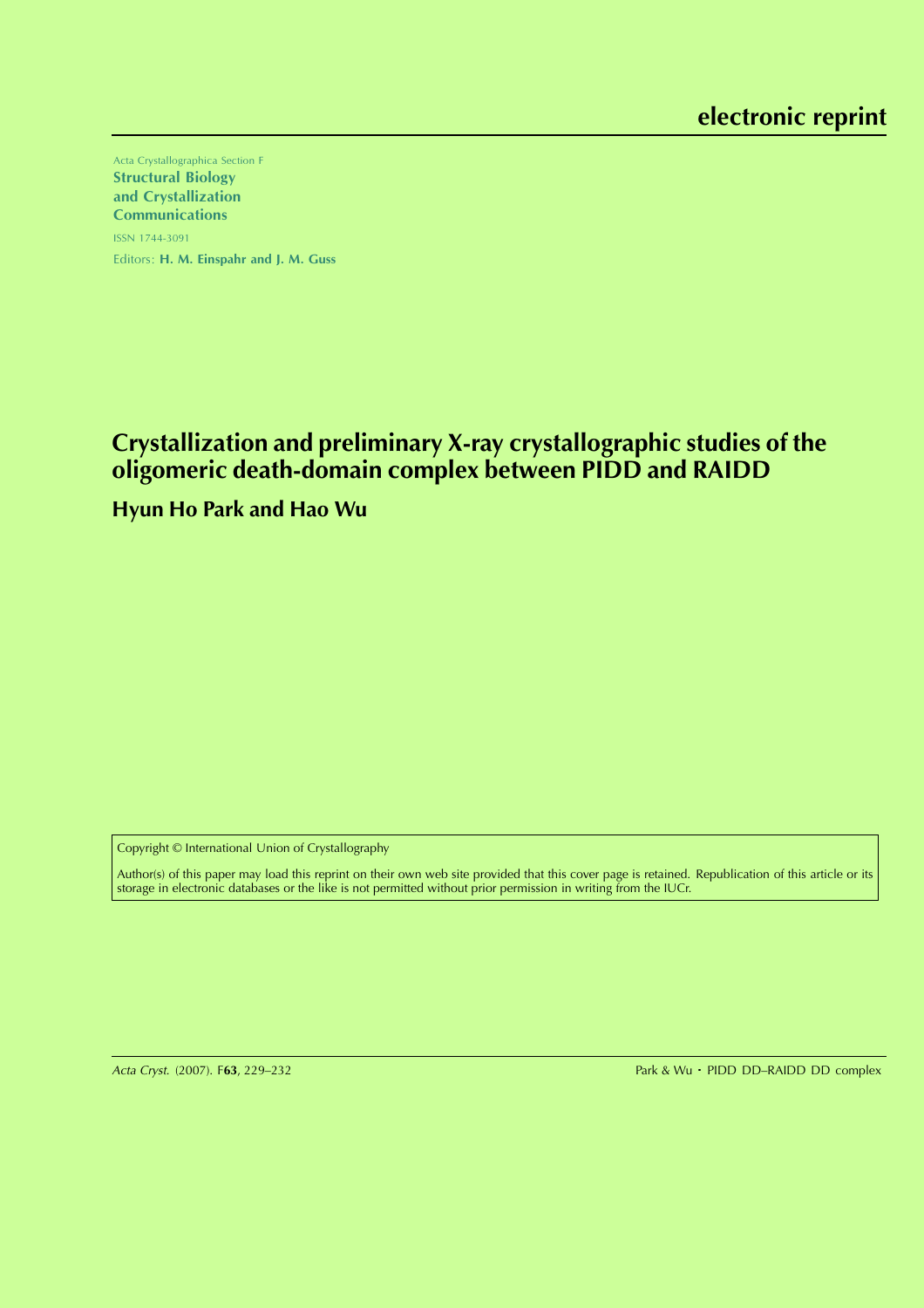Acta Crystallographica Section F Structural Biology and Crystallization Communications

ISSN 1744-3091

## Hyun Ho Park and Hao Wu\*

Department of Biochemistry, Weill Medical College and Graduate School of Medical Sciences of Cornell University, New York, NY 10021, USA

Correspondence e-mail: haowu@med.cornell.edu

Received 5 January 2007 Accepted 16 February 2007



 $\circ$  2007 International Union of Crystallography All rights reserved

# Crystallization and preliminary X-ray crystallographic studies of the oligomeric death-domain complex between PIDD and RAIDD

Three large macromolecular complexes known as the death-inducing signaling complex (DISC), the apoptosome and the PIDDosome mediate caspase activation in apoptosis signaling pathways. The PIDDosome, which activates caspase-2, is composed of three protein components: PIDD, RAIDD and caspase-2. Within the PIDDosome, the interaction between PIDD and RAIDD is mediated by a homotypic interaction between their death domains (DDs). PIDD DD and RAIDD DD were overexpressed in Escherichia coli with engineered C-terminal His tags. The proteins were purified and mixed to allow complex formation. Gel-filtration and multi-angle light scattering (MALS) analyses showed that the complex is around 150 kDa in solution. The purified PIDD DD–RAIDD DD complex was crystallized at 293 K. X-ray diffraction data were collected to resolutions of 3.2 and 4.0  $\AA$  from a native and a Hgderivative crystal, respectively. The crystals belong to space group  $P6_5$ , with unitcell parameters  $a = b = 138.4$ ,  $c = 207.6$  Å.

## 1. Introduction

Caspases are cysteine proteases that are essential in the initiation and execution of apoptosis and inflammation (Riedl & Shi, 2004). The formation of large oligomeric protein complexes is critical for caspase activation in apoptotic and inflammatory signaling pathways (Riedl & Shi, 2004). These oligomeric protein complexes function as a platform to recruit caspases, leading to caspase dimerization and activation via a proximity-induced mechanism (Salvesen & Dixit, 1999). Some well known oligomeric caspase-activating complexes include the deathinducing signaling complex (DISC) for caspase-8 activation (Wajant, 2002), the apoptosome for caspase-9 activation (Zou et al., 1997), the inflammasome for caspase-1 activation (Martinon et al., 2002) and the PIDDosome for caspase-2 activation (Tinel & Tschopp, 2004). The death-domain superfamily, which comprises the death domain (DD), the death-effector domain (DED), the caspase-recruitment domain (CARD) and the pyrin domain (PYD), play a pivotal role in the assembly of these oligomeric protein complexes during apoptosis and inflammation (Reed et al., 2004; Park, Lo et al., 2007).

The PIDDosome for caspase-2 activation consists of three components: PIDD (the p53-induced protein with a death domain), RAIDD (RIP-associated Ich-1/Ced-3 homologous protein with a death domain) and caspase-2 (Tinel & Tschopp, 2004). It is assembled via a DD–DD interaction between PIDD and RAIDD and a CARD– CARD interaction between RAIDD and caspase-2 (Tinel & Tschopp, 2004). Recent studies have shown that in response to genotoxic stress, caspase-2 acts upstream of the mitochondrial caspase-9 pathway to induce cell death (Lassus et al., 2002).

Despite the fundamental importance of the death-domain superfamily in apoptotic and inflammatory signaling pathways, no structures of any oligomeric DD superfamily complexes are currently available. As a first step toward elucidating the molecular structure of the PIDDosome and the molecular mechanism of DD–DD oligomerization, we overexpressed, purified and crystallized the PIDD DD–RAIDD DD complex. Details of the atomic structure of this complex should enable us to understand the mechanism of PIDDosome formation via the DD–DD interaction.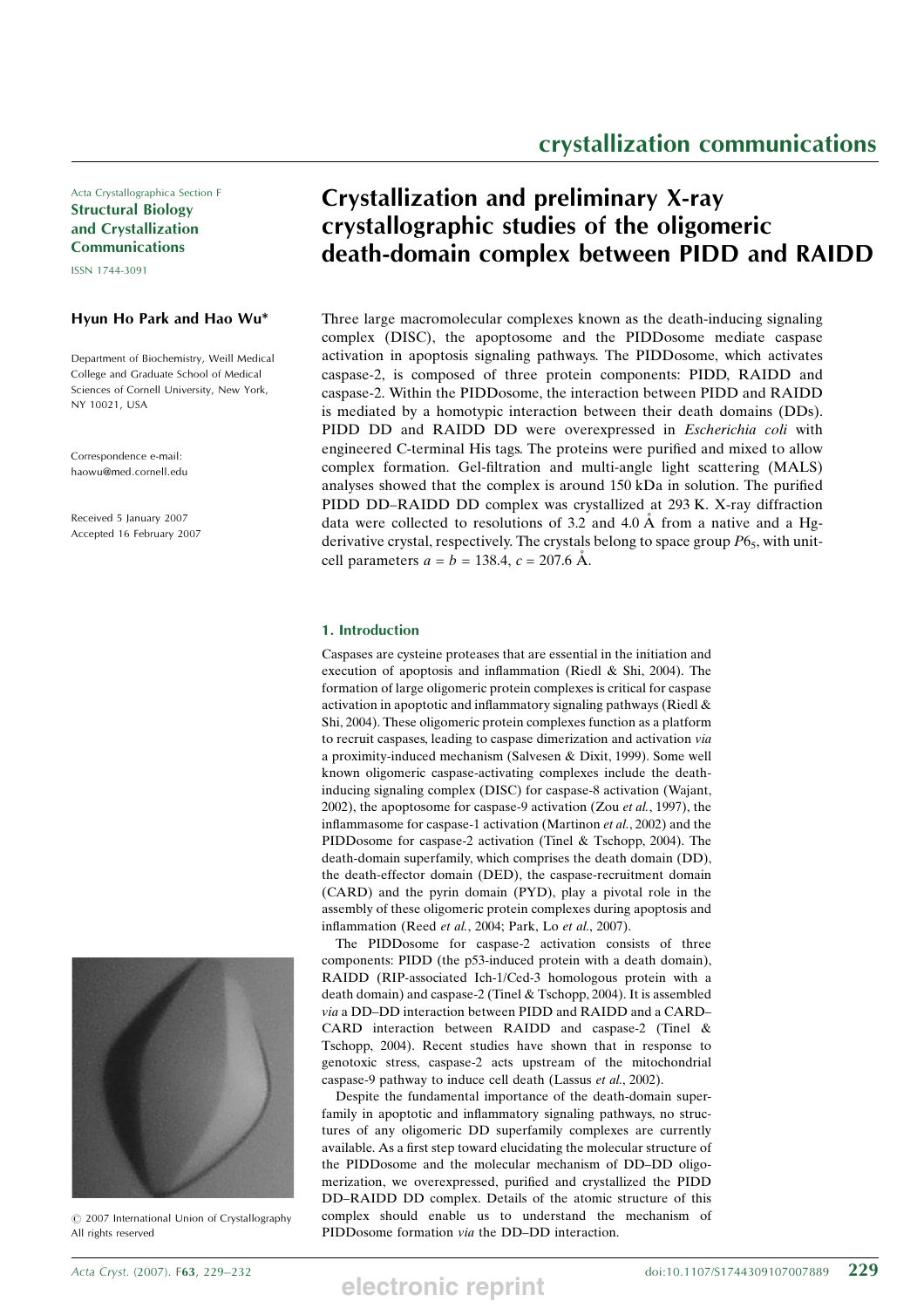## 2. Materials and methods

## 2.1. Expression and purification

RAIDD DD was cloned and purified as described previously (Park & Wu, 2006). Purified RAIDD DD contains residues 94–199 with six C-terminal histidine residues (LEHHHHHH). The construct for PIDD DD (residues 777–883) was made as follows: the cDNA of fulllength PIDD DD (isoform 3) was used as a template for PCR amplification and the plasmid vector pET-26b (Novagen) was used to add a hexahistidine tag at the carboxy-terminus of PIDD DD for affinity purification. PCR products were digested with NdeI and NotI (NEB) restriction enzymes and ligated into pET-26b. This vector construction adds an eight-residue tag including six C-terminal histidine residues (LEHHHHHH).

The resulting plasmids were transformed into BL21 (DE3) Escherichia coli competent cells. Expression was induced by treating the bacteria with  $0.5 \text{ m}$  isopropyl  $\beta$ -D-thiogalactopyranoside (IPTG) overnight at 293 K. The cells expressing PIDD DD were pelleted by centrifugation, resuspended and lysed by sonication in 50 ml lysis buffer (20 mM Tris pH 7.9, 500 mM NaCl and 5 mM imidazole). The lysate was then centrifuged at 16 000 rev  $min^{-1}$  for 1 h at 277 K. The supernatant fractions were applied onto a gravityflow column (Bio-Rad) packed with Ni–NTA affinity resin (Qiagen). The unbound bacterial proteins were removed from the column using wash buffer (20 mM Tris pH 7.9, 500 mM NaCl, 60 mM imidazole and 10% glycerol). The C-terminally His-tagged PIDD DD was eluted from the column using elution buffer (20 mM Tris buffer pH 7.9,



Figure 1

Gel-filtration chromatography and SDS–PAGE of the PIDD DD–RAIDD DD complex.

500 mM NaCl and 250 mM imidazole). 1 ml elution fractions were collected over a total of 20 ml. Fractions containing more than 80% homogeneous PIDD DD, as shown by SDS–PAGE, were selected and combined. The quantified PIDD DD and RAIDD DD proteins were mixed, with a molar excess of RAIDD DD. After pre-incubation at room temperature for 1 h, the solution was concentrated to 20– 25 mg ml $^{-1}$  using a concentration kit (Millipore). The concentrated protein complex was then applied onto a Superdex 200 gel-filtration column 10/30 (Pharmacia), which was pre-equilibrated with a solution of 20 mM Tris pH 8.0 and 50 mM NaCl. The complex elutes at around 12 ml (Fig. 1) and was collected and concentrated to 10–  $12 \text{ mg ml}^{-1}$ . The complex peak was then confirmed to contain both RAIDD DD and PIDD DD by SDS–PAGE (Fig. 1).

## 2.2. MALS

The absolute molecular mass of the complex was measured by static multi-angle light scattering (MALS). The pre-incubated complex was injected onto a Superdex 200 HR 10/30 gel-filtration column (Pharmacia) equilibrated with a buffer containing  $20 \text{ m}M$  Tris pH 8.0 and 50 mM NaCl. The purification system was coupled to a three-angle light-scattering detector (mini-DAWN EOS) and a refractive-index detector (Optilab DSP; Wyatt Technology). The data obtained were analyzed using the program ASTRA, yielding the molar mass and mass distribution (polydispersity) of the sample.

#### 2.3. Crystallization and data collection

Crystallization conditions were initially screened at 293 K by the hanging-drop vapor-diffusion method using screening kits from Hampton Research (Crystal Screens I and II, Natrix, MembFac, SaltRX) and from deCODE Biostructures Group (Wizard I and II). Initial crystals were grown on a siliconized cover slip by equilibrating a mixture containing 1 µl protein solution (10–12 mg ml<sup>-1</sup> protein in  $20 \text{ mM}$  Tris pH 8.0, 150 mM NaCl) and 1 µl reservoir solution (8% PEG 8000 in MES buffer pH 6.5) against 0.5 ml reservoir solution. The crystals were rod-shaped and only diffracted to  $7-10$  Å resolution.

Hexagonal shaped crystals were grown at  $293 \text{ K}$  by mixing 1 µl of the assembled complex in 20 mM Tris pH 8.0, 50 mM NaCl with 1  $\mu$ l reservoir solution containing 5.5% PEG 3350, 100 mM sodium/ potassium phosphate pH 6.5 and 200 mM NaCl. Crystals appeared in two weeks and grew to maximum dimensions of  $0.2 \times 0.2 \times 0.1$  mm (Fig. 2). Hg-derivative crystals were prepared by soaking in a solution containing 5.5% PEG 3350, 100 mM sodium/potassium phosphate pH 6.5, 200 mM NaCl and 1 mM 1,4-diacetoxymercuri-2,3-dimethoxybutane for 30 min.



Figure 2

Crystals of the PIDD DD–RAIDD DD complex. (a) and (b) Examples of the initial crystals from different PIDD DD and RAIDD DD constructs. (c) A rod-shaped crystal from the best pair of PIDD DD and RAIDD DD constructs, which diffracted poorly. (d) A final hexagonal-shaped crystal grown in two weeks using 5.5% PEG 3350, 100 mM sodium/potassium phosphate and 200 mM NaCl. Its approximate dimensions are  $0.2 \times 0.2 \times 0.1$  mm.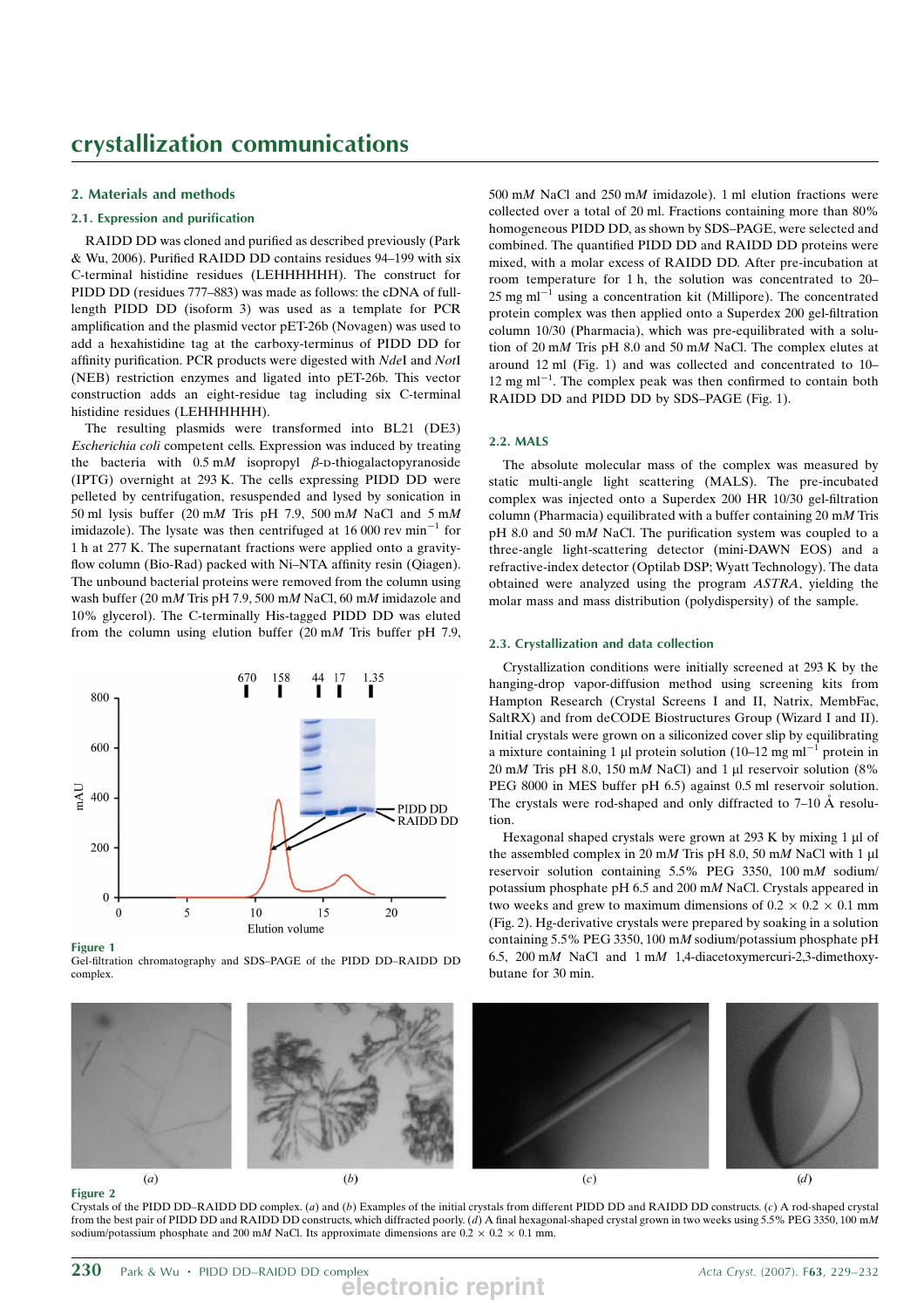For data collection, the crystals were briefly soaked in a solution corresponding to the reservoir solution supplemented with  $25\%$  ( $v/v$ ) ethylene glycol. The soaked crystals were then frozen in liquid nitrogen. A 3.2 Å native diffraction data set was collected at beamline NE-CAT (24ID) of the Advanced Photon Source (APS) at Argonne National Laboratory (Fig. 3) and a 4.0  $\AA$  Hg-derivative data set was collected at beamline X4A of the National Synchrotron Light Source (NSLS) at Brookhaven National Laboratory. The data sets were indexed and processed using HKL-2000 (Otwinowski & Minor, 1997). Diffraction data statistics for a native and a Hg-derivative crystal are given in Table 1.

### 3. Results and discussion

Although PIDD DD and RAIDD DD are both monomeric in solution, when they were mixed together a complex containing both DDs eluted at around 150 kDa from a Superdex 200 gel-filtration column (Fig. 1). No contaminating bands are visible on SDS–PAGE of the complex. Assuming that the complex bands contain  $\sim$ 10 µg protein and that the detection limit of SDS–PAGE is  $0.1 \mu$ g, the purity of the complex is more than 99%. Multi-angle light scattering (MALS) with refractive-index detection, which accurately measures molecular mass regardless of shape, gave a molecular weight of the complex of 152.4 kDa with 0.8% fitting error and a polydispersity of 1.001. These data showed that PIDD DD and RAIDD DD assemble into an oligomeric complex. When the structure of the PIDD DD–RAIDD DD complex was determined, it was found that there are five molecules of PIDD DD and seven molecules of RAIDD DD in the complex (Park, Logette et al., 2007). As the calculated molecular weights of monomeric PIDD DD and RAIDD DD are 13 036 and 13 075 Da, respectively, the calculated molecular weight of a 5:7 PIDD DD–RAIDD DD complex is 156.7 kDa, which agrees well with the molecular weight measured by MALS.

The success in crystallizing the PIDD DD–RAIDD DD complex is the result of several efforts. Firstly, many different PIDD DD and



#### Figure 3

A diffraction image ( $1^\circ$  oscillation) of the PIDD DD–RAIDD DD native crystal with 3.2 Å resolution limit.

## crystallization communications

#### Table 1

Diffraction data statistics of PIDD DD–RAIDD DD complex crystals.

Values in parentheses are for the last resolution shell.

|                           | Native                           | Hg SAD                           |
|---------------------------|----------------------------------|----------------------------------|
| X-ray source              | NE-CAT (24ID) at APS             | X4A at NSLS                      |
| Wavelength $(A)$          | 1.0080                           | 1.0079                           |
| Space group               | $P6_5$                           | $P6_s$                           |
| Unit-cell parameters (A)  | $a = b = 138.4$ ,<br>$c = 207.6$ | $a = b = 138.9$ ,<br>$c = 208.3$ |
| Resolution limits $(A)$   | $30 - 3.2$ $(3.31 - 3.20)$       | $30-4.0$ $(4.14-4.00)$           |
| Mosaicity                 | 0.67                             | 0.6                              |
| No. of observations       | 374672                           | 216211                           |
| No. of unique reflections | 36257                            | 38195                            |
| Mean $I/\sigma(I)$        | 40.5(2.1)                        | 29.7(3.2)                        |
| Completeness (%)          | 97.7 (79.4)                      | 100(100)                         |
| $R_{sym}$                 | 0.074(0.36)                      | 0.075(0.42)                      |

RAIDD DD constructs were tried, most of which either led to no crystals or poor crystals that we were not able to optimize (Figs. 2a and 2b). The best pair of PIDD DD and RAIDD DD constructs reported here initially gave rod-shaped crystals that diffracted poorly (Fig. 2c). Re-screening of crystallization conditions finally led to crystals of the PIDD DD–RAIDD DD complex that were hexagonal in shape (Fig. 2d). While most of these crystals diffracted to about 7  $\AA$ resolution, optimization of crystal handling, cryoprotection and crosslinking through screening many crystals gave diffraction to  $3.2 \text{ Å}$ resolution for a native crystal (Fig. 3) and to  $4.0 \text{ Å}$  resolution for a Hg-derivative crystal. The native crystal, data from which were collected at beamline NE-CAT (24ID), APS, belongs to space group  $P6<sub>1</sub>$  or  $P6<sub>5</sub>$ , with unit-cell parameters  $a = b = 138.4$ ,  $c = 207.6$  Å. The Hg-derivative crystals were prepared by soaking the crystals in a solution containing 5.5% PEG 3350, 100 mM sodium/potassium phosphate pH 6.5, 200 mM NaCl and 1 mM 1,4-diacetoxymercuri-2,3-dimethoxybutane for 30 min. A single-wavelength anomalous diffraction (SAD) data set was collected from a Hg-derivative crystal at beamline X4A, NSLS.

The structure of the PIDD DD–RAIDD DD complex was determined by SAD phasing using the Hg-derivative data set at  $4.0 \text{ Å}$ resolution (Park, Logette *et al.*, 2007). There is a single partially surface-exposed free cysteine in RAIDD DD (Park & Wu, 2006) and there are no cysteines in PIDD DD. Five Hg sites were found using the program SOLVE and phase determination identified the hand of the space group to be  $P6<sub>5</sub>$  (Terwilliger & Berendzen, 1997). A sixdimensional phased translation-function search of the electron density using the RAIDD DD structure found ten DD molecules in the crystallographic asymmetric unit, five of which correspond to PIDD DD. Although RAIDD DD and PIDD DD share a limited sequence identity of  $\sim$ 14%, they have the same six-helical bundle fold characteristic of death domains. After several refinement steps using CNS (Brünger et al., 1998), two more RAIDD DD molecules were found, giving a total of seven RAIDD DD and five PIDD DD molecules in the asymmetric unit. The Matthews coefficient  $(V_M)$  was calculated to be 3.65  $\AA^3$  Da<sup>-1</sup>, which corresponds to a solvent content of 66.3% (Matthews, 1968). The initial model was modified and built into the electron-density map using  $O$  (Jones et al., 1991). The structure has been refined and described elsewhere (Park, Logette et al., 2007).

We thank Upendra Maddineni for proofreading the manuscript. We are grateful to Drs Kanagalaghatta Rajashankar and Igor Kourinov at NE-CAT (24ID) of the Advanced Photon Source and Drs John Schwanof and Randy Abramowitz at X4A of the National Synchrotron Light Source for help with data collection. We also